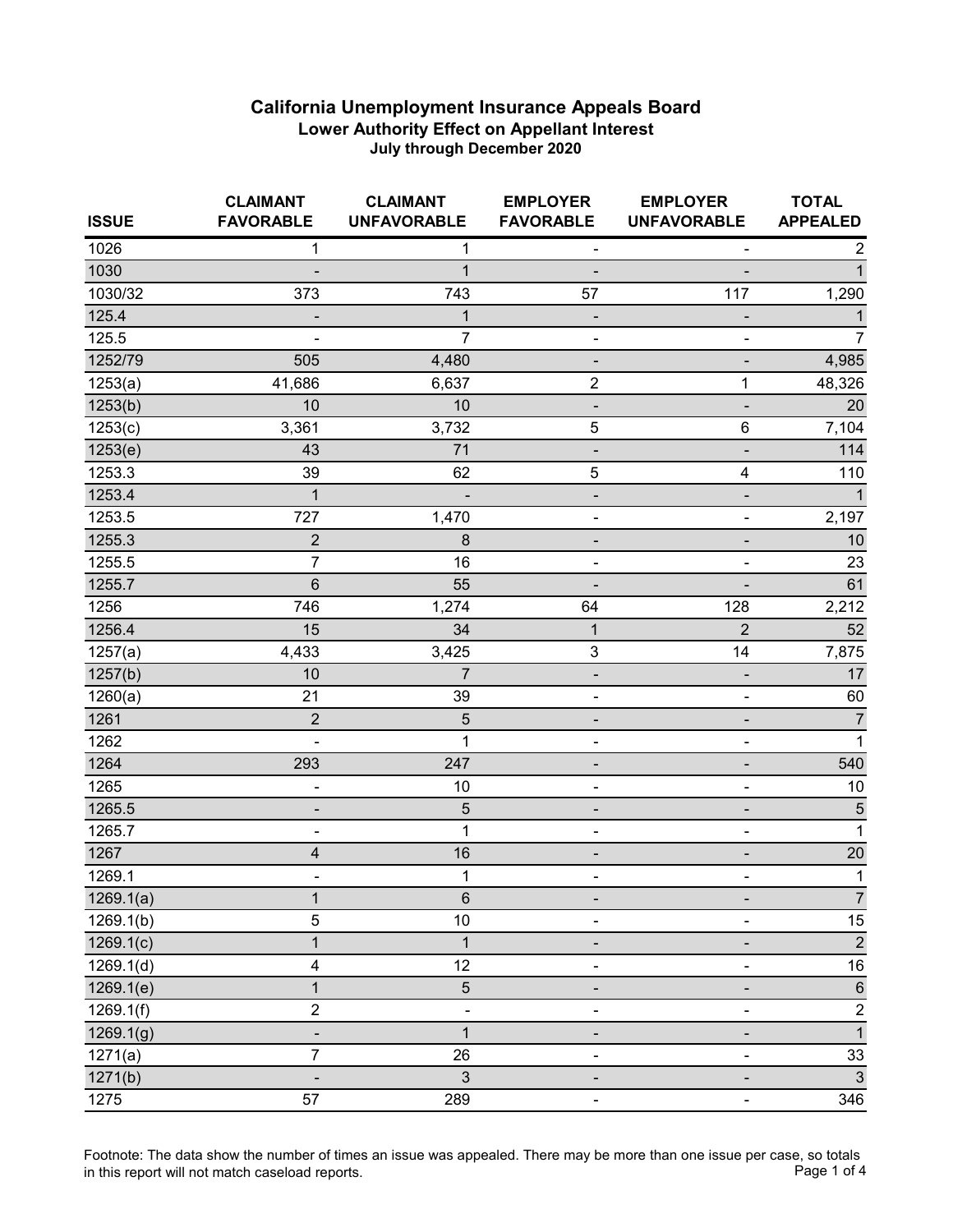| <b>ISSUE</b>      | <b>CLAIMANT</b><br><b>FAVORABLE</b> | <b>CLAIMANT</b><br><b>UNFAVORABLE</b> | <b>EMPLOYER</b><br><b>FAVORABLE</b> | <b>EMPLOYER</b><br><b>UNFAVORABLE</b> | <b>TOTAL</b><br><b>APPEALED</b> |
|-------------------|-------------------------------------|---------------------------------------|-------------------------------------|---------------------------------------|---------------------------------|
| 1275(a)           | 37                                  | 166                                   |                                     |                                       | 203                             |
| 1275(b)           | 24                                  | 165                                   |                                     |                                       | 189                             |
| 1276              | 4                                   | 14                                    |                                     |                                       | 18                              |
| 1277              | 288                                 | 1,298                                 |                                     |                                       | 1,586                           |
| 1279.5            | 3                                   | 23                                    |                                     |                                       | 26                              |
| 1280              | 25                                  | 156                                   |                                     |                                       | 181                             |
| 1281              | $\overline{2}$                      | 1                                     |                                     |                                       | $\sqrt{3}$                      |
| 1281(b)           | 1                                   | 12                                    |                                     | $\blacksquare$                        | 13                              |
| 1281(d)           | -                                   | $\overline{c}$                        | -                                   |                                       | $\sqrt{2}$                      |
| 1282              | -                                   | 1                                     | ۰                                   | $\qquad \qquad \blacksquare$          | $\mathbf 1$                     |
| 13004             | ۰                                   | $\mathbf{1}$                          |                                     |                                       | $\mathbf 1$                     |
| 13004.5           |                                     | 1                                     |                                     |                                       | $\mathbf 1$                     |
| 13009(j)          |                                     | 6                                     |                                     |                                       | $\,6$                           |
| 1326.5            | 4                                   | 16                                    | ۰                                   |                                       | 20                              |
| 13262B10          | -                                   | 4                                     |                                     |                                       | $\overline{\mathbf{4}}$         |
| 13262B11          |                                     | $\,6$                                 | ۰                                   |                                       | $\,6$                           |
| 1329.1            | 12                                  | 8                                     |                                     |                                       | 20                              |
| 1332              |                                     | 3                                     | ۰                                   | $\overline{a}$                        | 3                               |
| 1375              | 7,689                               | 4,087                                 |                                     |                                       | 11,776                          |
| 1375.1            | 3,480                               | 3,097                                 | -                                   | $\blacksquare$                        | 6,577                           |
| 1375-1            | 7                                   | 4                                     |                                     |                                       | 11                              |
| 1382              | 1                                   | 3                                     |                                     |                                       | 4                               |
| 203(c)            | $\mathbf{1}$                        |                                       |                                     |                                       | $\mathbf{1}$                    |
| 2102(a)(2)        | 2,131                               | 3,335                                 | -                                   | $\qquad \qquad \blacksquare$          | 5,466                           |
| 2102(a)(3)(A)(i)  | 190                                 | 376                                   | ۰                                   |                                       | 566                             |
| 2102(a)(3)(A)(ii) | 4,707                               | 5,271                                 | ۰                                   | ۰                                     | 9,978                           |
| 2102(c)(1)(A)(ii) |                                     | 4                                     |                                     |                                       | 4                               |
| 2102(c)(2)        |                                     | 1                                     |                                     |                                       | 1                               |
| 2107(a)(2)(A)     | $\mathbf{3}$                        | $\,6$                                 |                                     |                                       | $\boldsymbol{9}$                |
| 2107(a)(2)(B)     | 114                                 | 176                                   | ۰                                   |                                       | 290                             |
| 2107(a)(2)(C)     | $\mathbf 1$                         |                                       |                                     |                                       |                                 |
| 2107(a)(5)        | -                                   | 1                                     |                                     |                                       | 1                               |
| 2107(b)(2)        |                                     | $\overline{1}$                        |                                     |                                       | 1                               |
| 2107(g)           | 41                                  | 86                                    | -                                   | $\blacksquare$                        | 127                             |
| 2610              |                                     | $\mathbf{1}$                          |                                     |                                       | 1                               |
| 2656              | 1                                   | ٠                                     |                                     |                                       | 1                               |
| 2657              | -                                   | $\mathbf{1}$                          |                                     |                                       | 1                               |
| 2750.3            | -                                   | $\overline{2}$                        | -                                   |                                       | $\boldsymbol{2}$                |
| 3303.1(a)(1)      | -                                   | $\mathbf{1}$                          | $\overline{\phantom{0}}$            | $\qquad \qquad \blacksquare$          | $\mathbf{1}$                    |

Footnote: The data show the number of times an issue was appealed. There may be more than one issue per case, so totals<br>Page 2 of 4 in this report will not match caseload reports.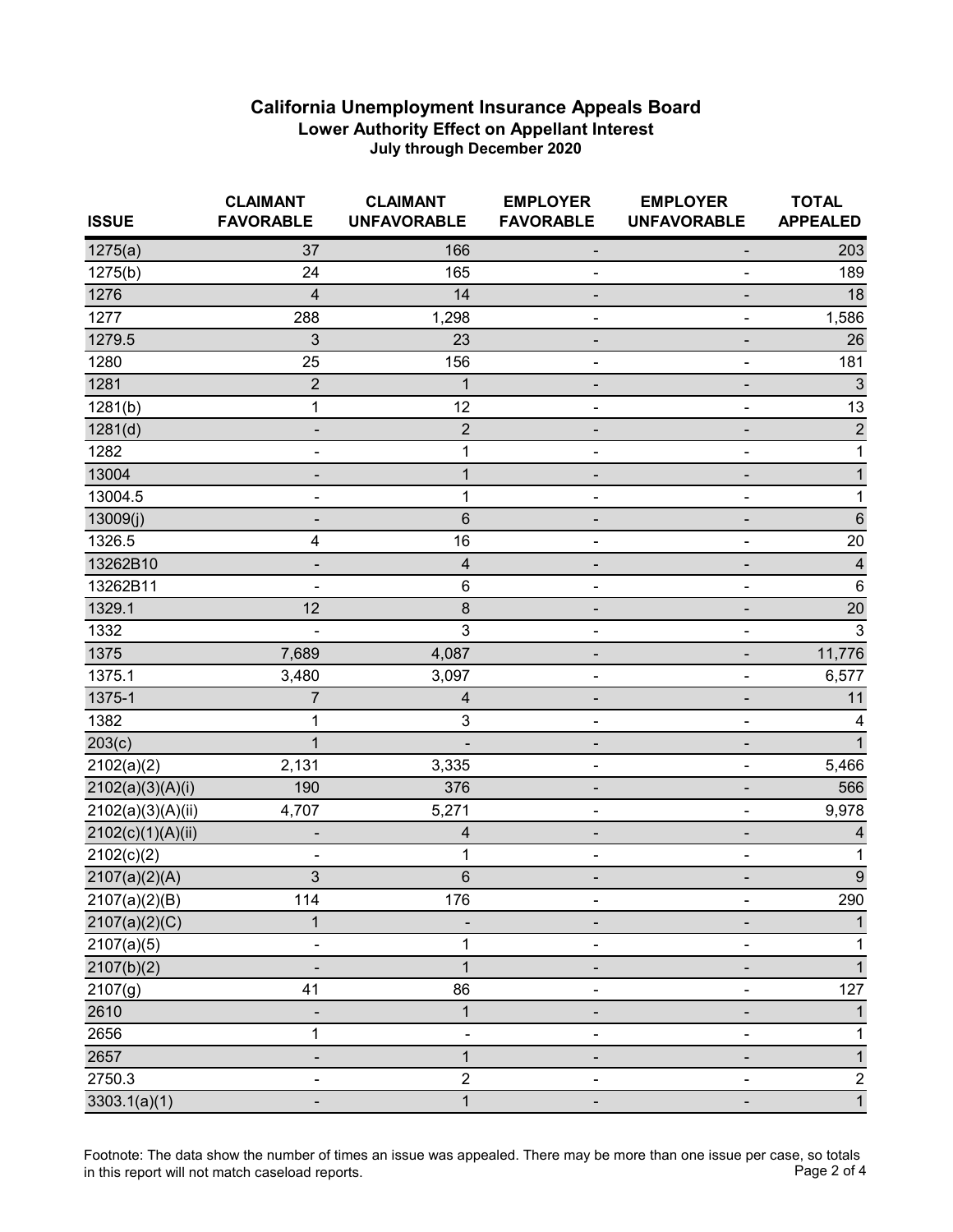| <b>ISSUE</b>    | <b>CLAIMANT</b><br><b>FAVORABLE</b> | <b>CLAIMANT</b><br><b>UNFAVORABLE</b> | <b>EMPLOYER</b><br><b>FAVORABLE</b> | <b>EMPLOYER</b><br><b>UNFAVORABLE</b> | <b>TOTAL</b><br><b>APPEALED</b> |
|-----------------|-------------------------------------|---------------------------------------|-------------------------------------|---------------------------------------|---------------------------------|
| 3751            | 1                                   |                                       | -                                   | $\qquad \qquad \blacksquare$          |                                 |
| 4[d][i]         | 646                                 | 10,279                                |                                     |                                       | 10,925                          |
| 4[d][ii]        | 318                                 | 342                                   |                                     | $\blacksquare$                        | 660                             |
| 4001            | 5                                   | $\overline{2}$                        |                                     | -                                     | $\overline{7}$                  |
| 4304-1          | 4                                   | 14                                    | -                                   | $\overline{\phantom{0}}$              | 18                              |
| 4304-2          | -                                   | 3                                     |                                     | -                                     | $\sqrt{3}$                      |
| 4552(b)         | 14                                  | 257                                   |                                     | $\blacksquare$                        | 271                             |
| 4552(d)         | 3                                   | $\overline{\mathbf{4}}$               |                                     | ٠                                     | $\overline{7}$                  |
| 4552(e)         | 303                                 | 4,055                                 | ۰                                   | $\qquad \qquad \blacksquare$          | 4,358                           |
| 5053(b)         | 40                                  | 18                                    |                                     | -                                     | 58                              |
| $6\phantom{.}6$ |                                     | 1                                     |                                     | ۰                                     | 1                               |
| 601             | 46                                  | 143                                   |                                     | $\mathbf{1}$                          | 190                             |
| 602             | 32                                  | 71                                    | $\mathbf 1$                         | $\blacksquare$                        | 104                             |
| 603             | 24                                  | 58                                    | 1                                   | -                                     | 83                              |
| 606.5           | 1                                   | 1                                     | ٠                                   | $\qquad \qquad \blacksquare$          | $\overline{2}$                  |
| 609             | -                                   | $\bf 8$                               |                                     | -                                     | $\overline{8}$                  |
| 610             | 1                                   | 4                                     |                                     |                                       | $\overline{5}$                  |
| 617.11          | $\mathbf{1}$                        |                                       |                                     |                                       | $\mathbf 1$                     |
| 617.19          | ۰                                   | 1                                     |                                     | -                                     | 1                               |
| 617.3           | $\mathbf{1}$                        |                                       |                                     |                                       |                                 |
| 617.40          | 1                                   |                                       |                                     | $\blacksquare$                        |                                 |
| 621             | 31                                  | 176                                   | $\overline{2}$                      | $\overline{7}$                        | 216                             |
| 621(a)          | $\mathbf{1}$                        | 5                                     | ۰                                   | ۰                                     | $\,6\,$                         |
| 621(b)          | 22                                  | 89                                    |                                     | $\overline{1}$                        | 112                             |
| 621(c)(1)(B)    | -                                   | $\overline{2}$                        |                                     | ä,                                    | $\overline{2}$                  |
| 621(c)(1)(C)    | -                                   | ٠                                     |                                     | 1                                     | 1                               |
| 621(d)          | 1                                   | $\overline{\phantom{0}}$              | ۰                                   | $\blacksquare$                        | 1                               |
| 621.5           | $\qquad \qquad \blacksquare$        | $\mathbf{1}$                          |                                     | $\overline{\phantom{a}}$              | 1                               |
| 623             | $\overline{c}$                      | $\overline{2}$                        | ۰                                   | $\blacksquare$                        | $\overline{\mathbf{4}}$         |
| 625.14(a)       | 105                                 | 30                                    |                                     |                                       | 135                             |
| 625.14(i)       | 1                                   |                                       |                                     |                                       | 1                               |
| 625.2(u)        | $\overline{2}$                      |                                       |                                     | -                                     | $\sqrt{2}$                      |
| 625.4(d)        | ÷,                                  | 5                                     |                                     | $\blacksquare$                        | $\sqrt{5}$                      |
| 625.5(c)        | 48                                  | 98                                    |                                     | $\overline{\phantom{a}}$              | 146                             |
| 625.6           | 10                                  | 15                                    |                                     | $\overline{\phantom{0}}$              | 25                              |
| 625.6(e)        | $\mathbf{1}$                        | $\ensuremath{\mathsf{3}}$             |                                     |                                       | $\overline{4}$                  |
| 625.6(e)(3)     | 4                                   | $\boldsymbol{9}$                      |                                     | $\overline{\phantom{a}}$              | $13\,$                          |
| 629-656         | -                                   | 14                                    |                                     | -                                     | $14\,$                          |
| 630             | $\blacksquare$                      | $\mathbf 1$                           | $\overline{\phantom{0}}$            | $\blacksquare$                        | $\mathbf 1$                     |

Footnote: The data show the number of times an issue was appealed. There may be more than one issue per case, so totals<br>Page 3 of 4 in this report will not match caseload reports.